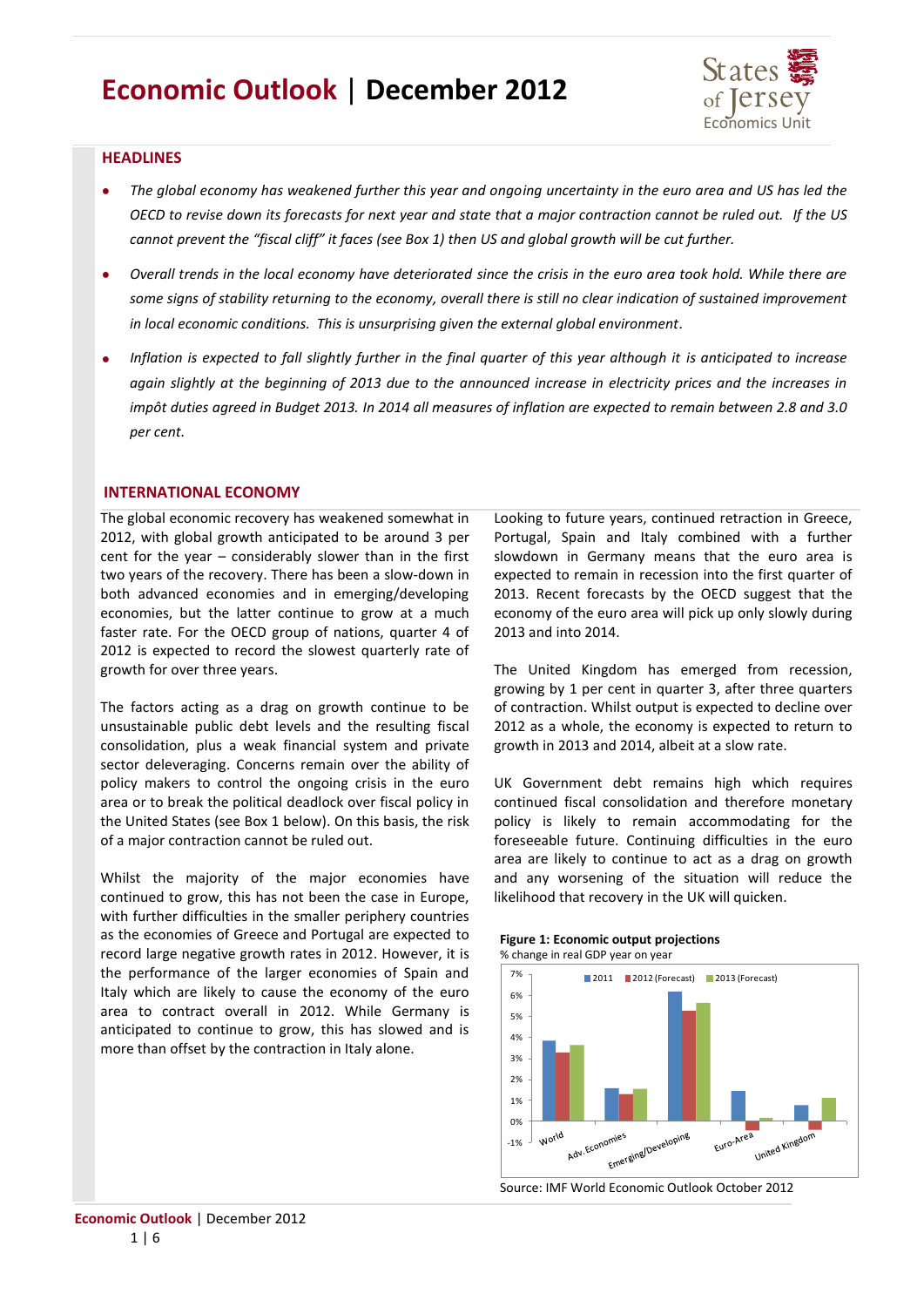## **Box 1: The United States "Fiscal Cliff"**

The "fiscal cliff" refers to a series of tax increases and spending cuts which are scheduled to be implemented in January 2013.

The spending cuts were put in place in response to the debt-ceiling crisis of 2011. Legislation was passed which put in place automatic, across the board cuts which would be implemented in the event that the US political system was unable to agree on an alternative plan to reduce the federal deficit.

The tax increases primarily result from the scheduled expiry of a number of temporary tax cuts implemented by George Bush in 2001 which have twice been extended - in 2010 and 2012. The two extensions also put in place additional temporary tax cuts and increased benefits, intended to act as a stimulus to the economy.

In total, the spending cuts and tax rises will amount to fiscal tightening of approximately \$700 billion in 2013 – equivalent to approximately 20 per cent of federal government spending. The spending cuts amount to \$120 billion while the tax increases make up a further \$590 billion.

The Congressional Budget Office (CBO) estimate that should the deficit-reduction proceed, real GDP would fall by 0.5 per cent in 2013 and unemployment would grow to 9.1 per cent. However, the CBO state that current policies would ultimately lead to an unsustainable level of government debt and at some point there would be a requirement for people to pay significantly more taxes or accept substantially less in government benefits and services (see figure 2c).

The CBO has therefore modelled an alternative scenario which would see the deficit \$395 billion larger than under the fiscal cliff. Under this scenario, unemployment and GDP growth would both remain around the 2012 rates (see figure 2a).

The ratings agency Fitch has considered what impact the fiscal cliff might have for global growth. They estimate that global growth would at the very least be halved in 2013, with the potential for stress in the US financial sector and asset markets to reduce this further.

Since the recent Presidential election, policy makers have been attempting to find a compromise which can prevent the economy slipping back into recession but have some impact on reducing the deficit. The Democrats have proposed raising taxes on those earning more than \$200k, followed by cuts to entitlements/benefits in 2013. Many Republicans have publically rejected this, favouring a combination of cutting benefits and reducing tax deductions.

The IMF have urged policy makers to act quickly to deal with the fiscal cliff as even a short period of fiscal contraction could cause substantial damage due to the uncertainty it creates. The IMF believes that simply postponing the problem would also cause uncertainty.

The impacts have already begun to be felt. The Federal Reserve has reported that planning by small businesses is being affected due to uncertainty over tax policy. This is likely to result in a slowdown over quarter 4 as businesses postpone investment.

## **Figure 2a: Economic indicators in 2013 under fiscal cliff scenario (red column) and alternative scenario (blue column)**



**Figure 2c: Path of federal debt as a proportion of GDP under fiscal cliff** 

## **Figure 2b: Composition of fiscal cliff as a percentage of GDP**





Source: United States Congressional Budget Office, IMF estimates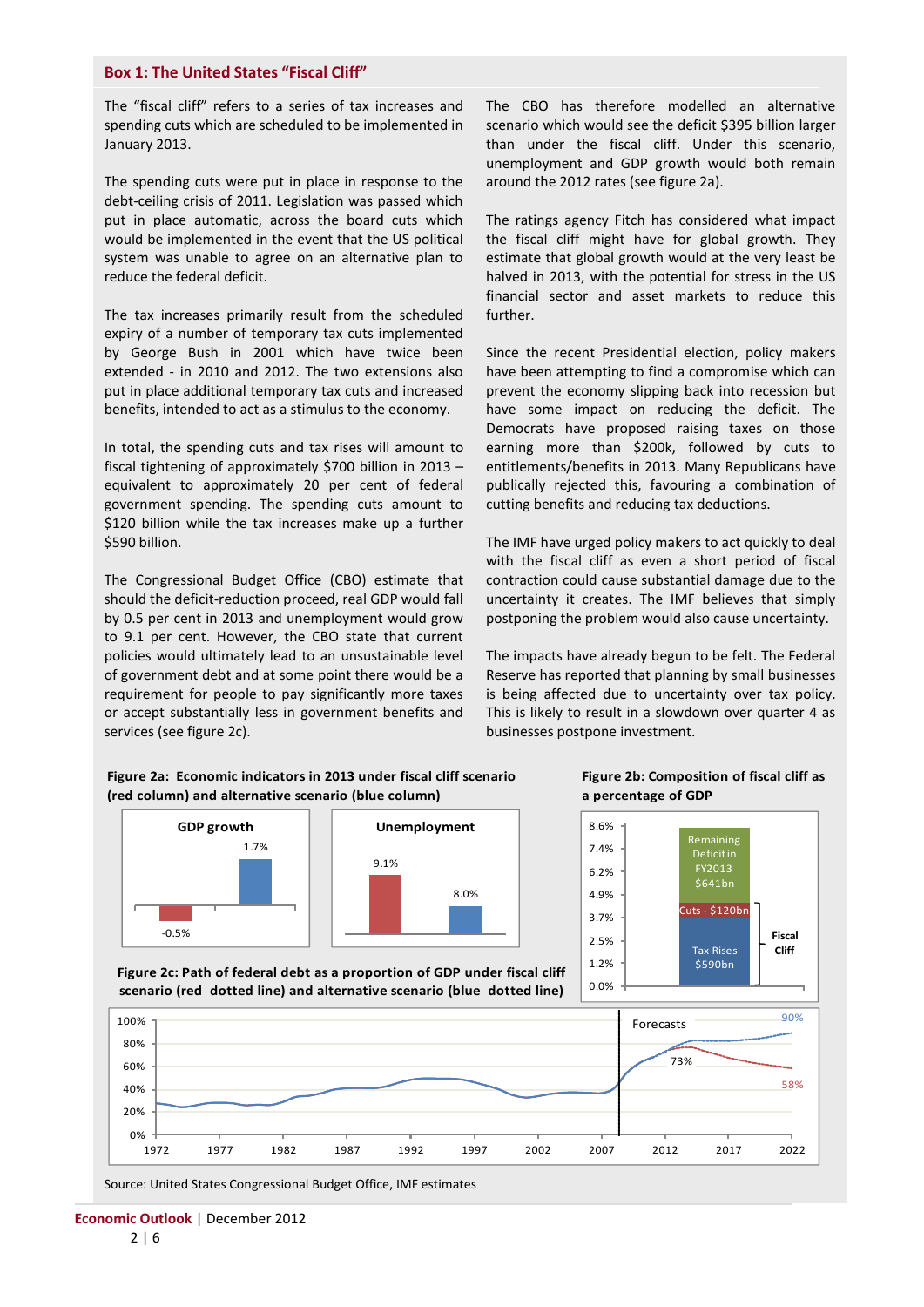## **LOCAL ECONOMY**

## **Economic activity - finance**

Gross value added data for 2011 show that the finance sector appears to have stabilised - remaining relatively flat in real terms after three years of significant decline. Whilst the Survey of Financial Institutions showed that there had been an 80 per cent increase in net profits in 2011, the gross operating surplus measure of profits which is used to calculate gross value added was largely flat / fell slightly in real terms.

In the Business Tendency Survey (BTS) for quarter 3, most indicators remain negative or close to zero for the finance sector. This indicates that, on an employment-weighted basis, the majority of respondents were negative about most of the indicators. Profitability and employment indicators remain strongly negative and have declined significantly since the end of 2011. Business optimism is the only indicator to have improved over 2012 to date, but remains slightly negative.

Within the financial services industry, the banking subsector accounts for more than three quarters of profit. Data from the Jersey Financial Services Commission (JFSC) for the banking sub-sector indicates that net interest income makes up approximately 60 per cent of banking income. Net interest income fell significantly in 2009 and has not recovered since. While the banks have successfully reduced operating expenses and bad debt provisions since 2009, profit remains significantly below the 2008 level.

Data from the JFSC suggest that net interest income has fallen slightly in the first half of 2012 but data can be volatile from quarter to quarter and the JFSC data covers only Jersey subsidiaries and therefore does not cover the entire banking sector.

Net interest income is highly sensitive to changes in interest rates. The Bank of England Bank Rate has been held at an all-time low of 0.5 per cent since March 2009 and, looking forward, market expectations indicate that it is unlikely to rise above this level until 2015, staying below 1% into 2016.

#### **Figure 3: Finance Sector Gross Value Added** £m



Source: States of Jersey Statistics Unit

#### **Figure 4: Banking Net Interest Income and Profit before tax**  £m



(2012 figures are annualised, based on first two quarters)

#### **Figure 5: 2012 Market Expectations for Bank Rate** Percentage



Source: Bank of England Inflation Reports – May, August, November 2012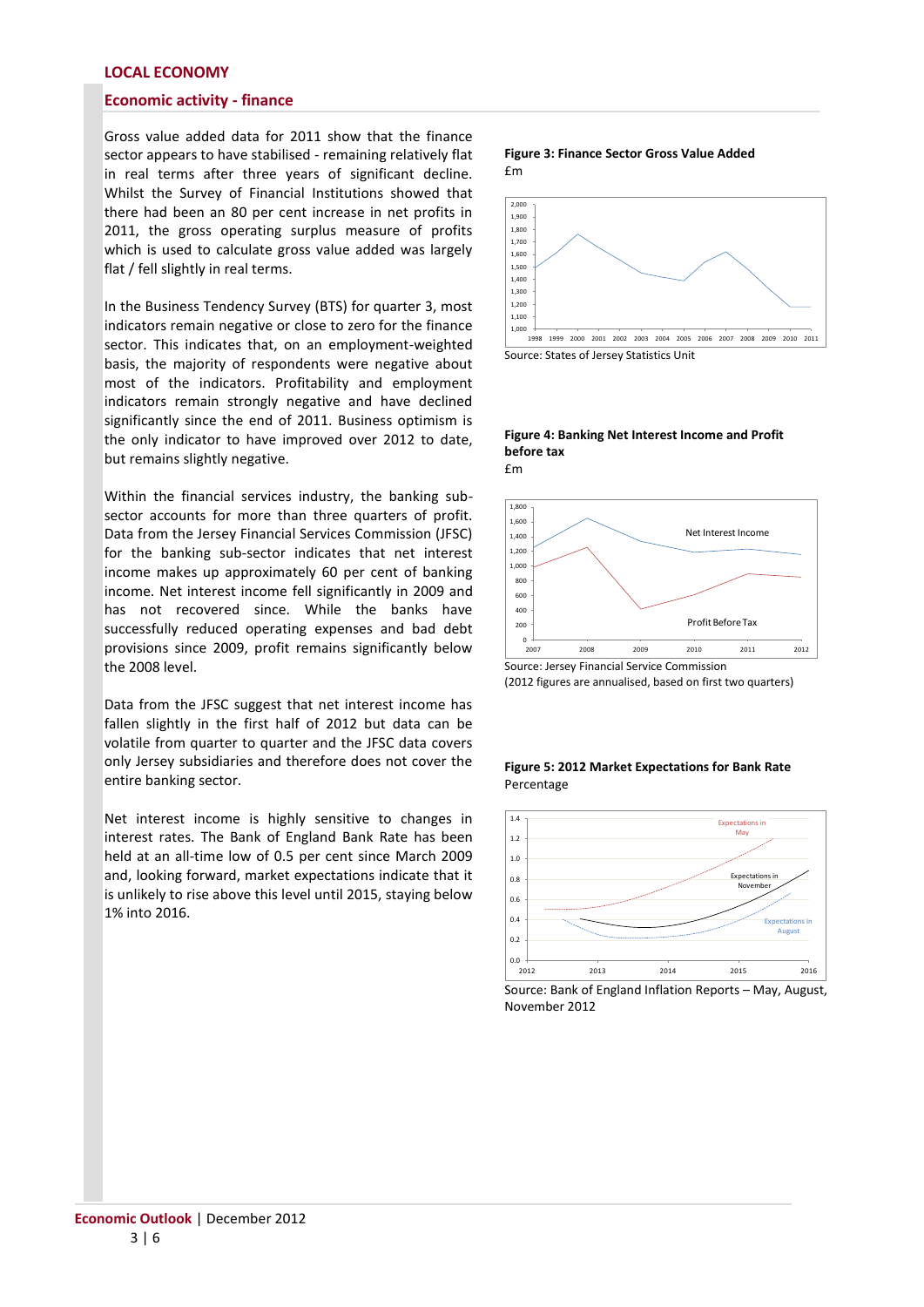## **Economic activity – non finance**

The BTS for the third quarter indicated that non-finance respondents remained negative on all ten indicators, with only new business becoming significantly less negative. Profitability remains strongly negative at a net balance of -55 per cent, indicating that a majority of respondents believe that profitability declined in the third quarter, on an employment-weighted basis.

Retail sales volumes for quarter 3 of 2012 remained flat on a seasonally adjusted basis (see figure 7). Over 2012, total volumes have fallen by approximately 1 per cent, reflecting a fall of less than 1 per cent in food volumes and a larger fall of over 2 per cent for non-food. Overall volumes have fallen 8 per cent since their peak in 2008.

The BTS demonstrates negative sentiment on all ten indicators for the construction sector, although a number of these have become significantly less negative since the previous quarter. However, 62 per cent of construction firms (weighted by employment) felt that profitability in quarter 2 was lower than in quarter 1, against only 3 per cent reporting increased profitability. Construction firms also indicate that there is significant spare capacity in the sector at present (Figure 8).

The aggregate response of all other non-finance sectors demonstrates a negative response to each of the ten indicators. Profitability and business activity have both become significantly more negative.

Data for the first nine months of 2012 suggests a fall in tourist activity as the number of staying leisure visitors declined by more than 3 per cent on 2011 and stands more than 5 per cent below the average for the same months during 2008-2011. The number of staying business visitors during January-September has increased by approximately 1 per cent.

House prices in quarter 3 fell back to a similar level to that seen in 2011, having recorded an upward fluctuation in the second quarter of 2012. The volume of sales has fallen 8 per cent compared to the same quarter of 2011.

#### **Figure 6: Non-financial services business tendency** % net balance of respondents reporting an increase



Source: Business Tendency Survey September 2012

## **Figure 7: Retail Sales 2005 - 2012**

Seasonally Adjusted Volumes (Q2 2007 = 100)



Source: Retail Sales Quarter 3 2012

# **Figure 8: Construction Capacity Utilisation**

% net balance of respondents reporting an increase



Source: Business Tendency Survey September 2012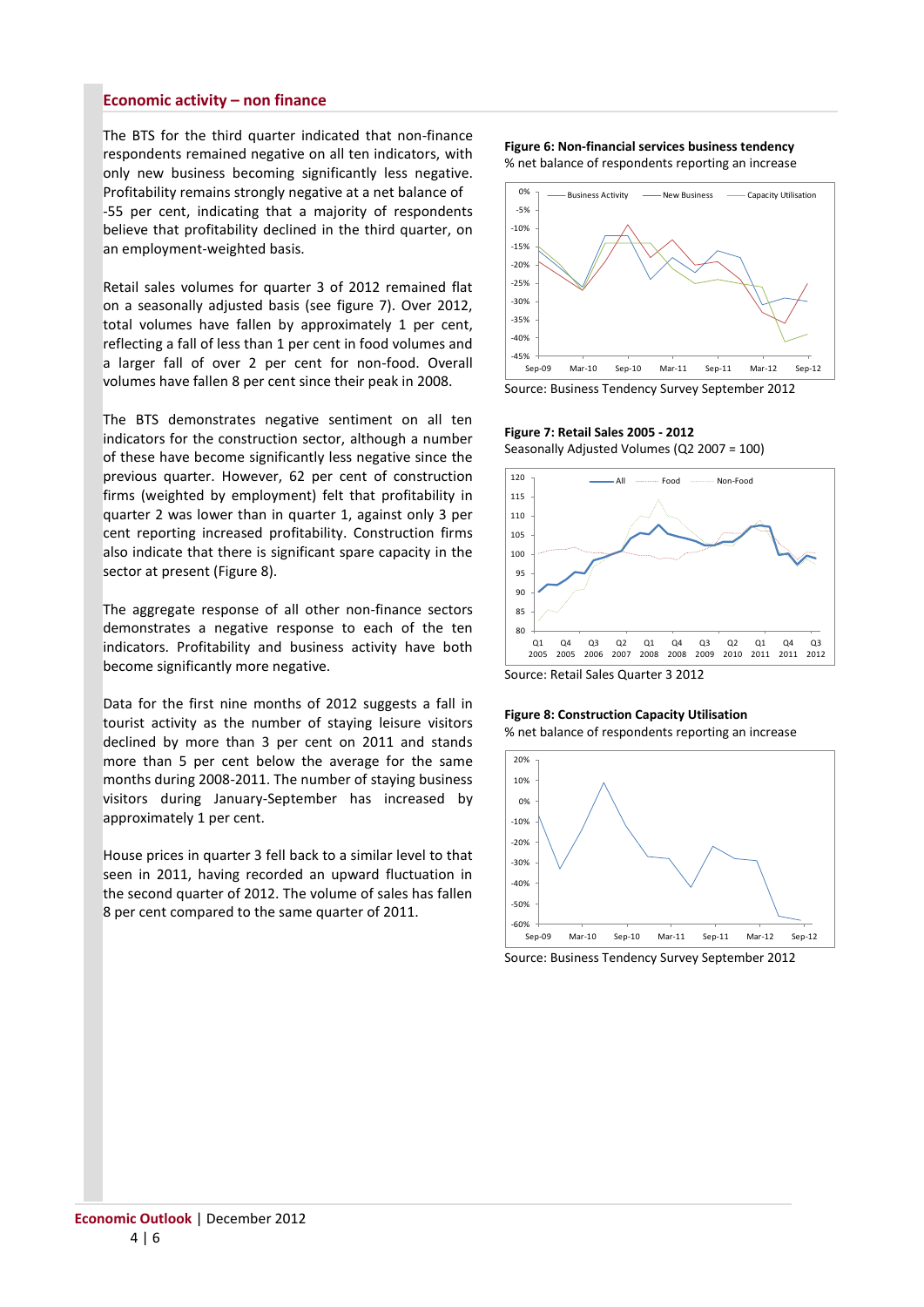## **Labour market**

Total employment was 1 per cent lower in June 2012 than the record high recorded one year earlier. The number employed has therefore returned to the essentially flat levels seen in 2008-2010.

However, part-time employment is at a record high as a proportion of total private sector employment, increasing from 17 per cent of the total in 2002 to 21 per cent in 2012. Figure 9 shows that while full time employment is around the same level as ten years ago, part time employment has contributed over 2,000 additional jobs.

Unemployment, as measured by the number Actively Seeking Work, has remained high during 2012. Since the high reached in May 2012 however, the numbers have fallen by 3 per cent, on a seasonally adjusted basis.

In October 2012, 34 per cent of those registered as Actively Seeking Work were under the age of 25, and 20 per cent of the total were aged 16-19. The number of long-term unemployed peaked in February and March of this year and has remained slightly below this peak since.

The International Labour Organisation (ILO) level of unemployment includes all those who are unemployed, whether or not they are registered as Actively Seeking Work. The most recent measure of ILO unemployment is from the Census carried out in March 2011, when it stood at 4.7 per cent or 2,569 – around double the number Actively Seeking Work at that time.

The Business Tendency Survey suggests that employment has reduced in both the finance and non-finance sectors. 40 per cent of finance firms have reported a reduction in employment in quarter 3 of 2012, with only 11 per cent of firms reporting an increase. Similarly, 33 per cent of non-finance firms have reported a decrease, against only 9 per cent reporting an increase.

Overall trends in the local economy have deteriorated since the crisis in the euro area took hold. While there are some signs of stability returning to the economy, overall there is still no clear indication of sustained improvement in local economic conditions. This is unsurprising given the external global environment described in the previous section.

The most recent growth forecasts published by the Fiscal Policy Panel (FPP) in October 2012 forecast growth of -3 per cent to 1 per cent growth in both 2012 and 2013, with risks to the downside.







Source: Jersey Statistics Unit

#### **Figure 10: Changes in unemployment**

Left-hand Axis: Actively Seeking Work (monthly seasonally adiusted) – red line

Right-hand Axis: ILO Unemployment – blue line



Source: Jersey Statistics Unit





Source: Jersey Statistics Unit

**Figure 12: Latest growth forecasts** Annual change in GVA, %



Source: Fiscal Policy Panel Annual Report – October 2012